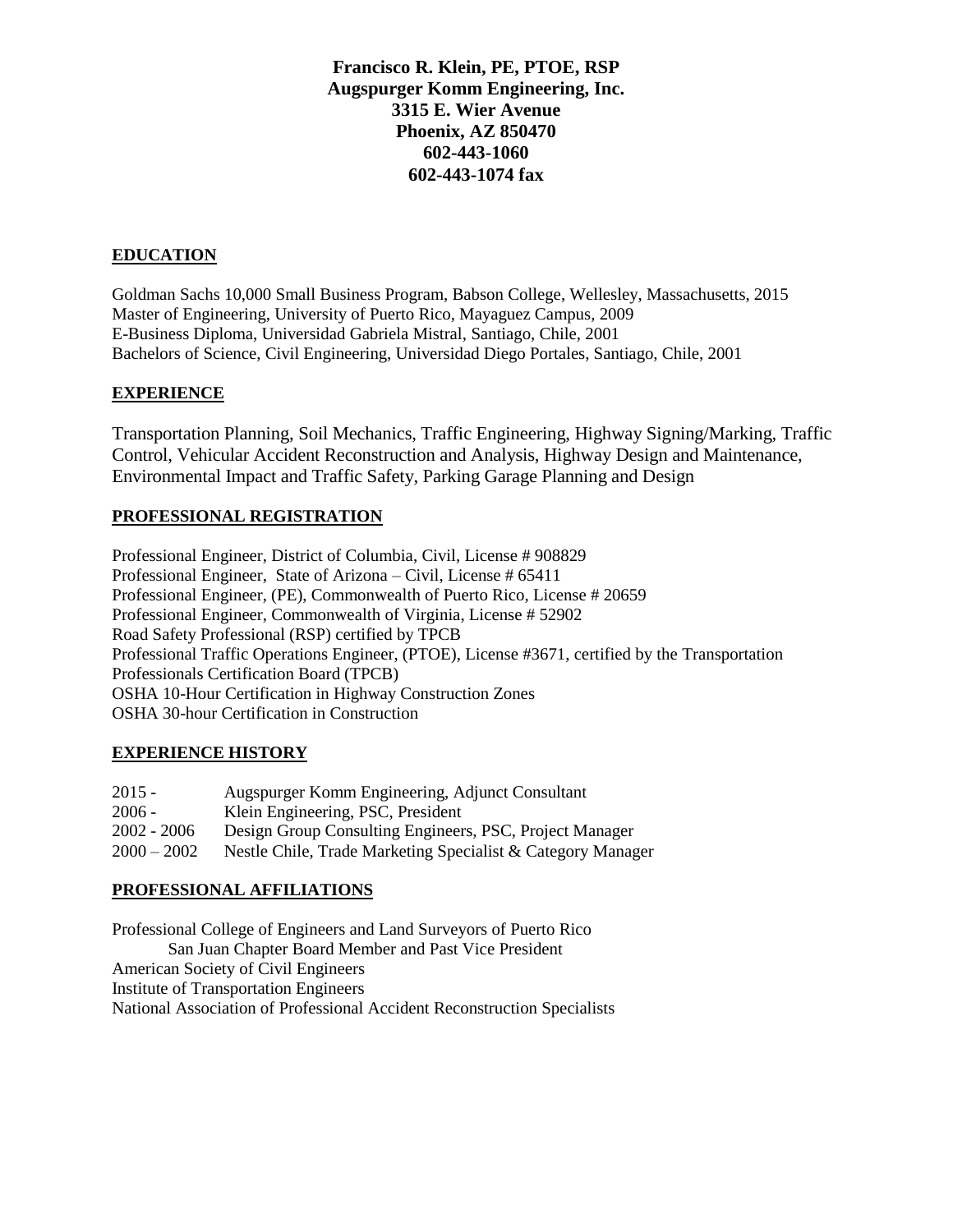## **CONTINUING EDUCATION**

National Highway Institute, FHWA-NHI-380070 Highway Safety Manual Practitioners Guide for Geometric Design Features, February 13-14, 2019, CIAPR, San Juan Puerto Rico VDOT Advanced Work Zone Traffic Control Training, October 30-31, 2018, Sandston, VA VTCA-VDOT Consultant Forum, October 2, 2018, Richmond, VA VDOT;s Transportation Management Institute (TPMI), University of Virginia, May 15-24, 2018, Charlottesville, VA ITS, DC Section, ITE Technical Meeting at VDOT, March 27, 2018, Fairfax, VA CIAPR, Introduction to the Highway Safety Manual, February 8-9, 2018, San Juan, Puerto Rico CIAPR, Arecibo Chapter, Design and Analysis of Storm Sewer Systems, Arecibo, Puerto Rico, June 7-8, 2017 FHWA, Every Day Counts 4 Regional Summit, Orlando, FL, December 14-15, 2016 National Capital Region Transportation Planning Board, Fill in the Gaps: Bicycle and Pedestrian Projects Around the Region, Washington DC, December 8, 2016 VDOT, OSHA 30-Hour certification, Richmond, VA, October 17-20, 2016 FHWA-PRHTA, Diseñando para la Seguridad de los Ciclistas, CIAPR, San Juan PR, October 13, 2016 FHWA-PRHTA, Reconfiguración Geomètrica de Carreteras (Road Diet), CIAPR, October 11-12, 2016 VDOT, Basic Work Zone Traffic Control Training, Richmond, VA September 13, 2016 FHWA – PRHTA, Smarter Work Zones Workshop, CIAPR, June 22, 2016 CIAPR, San Juan Chapter, 7mo Simposio de Mantenimiento de Edificos, CIPR, June 17, 2016 PR, Expo Cumbre y Mega Viernes Civil 2016, IIC, CIAPR, May 13, 2016 WDITE SimCap Lunch and Learn at DDOT, Washington, DC, April 1, 2016 Pervious Concrete Pavement: Hype and Hope, CIAPR Mayagüez, March 17, 2016 Basic Concepts of Soils and Geotechnical Engineering, CIAPR, San Juan, March 15, 2016 Road Safety Audits – Puerto Rico Strategic Highway Safety Plan, San Juan RP, June 30, 2015 The New Era of Women in Transportation, San Juan, PR, June 18, 2015 "Tercer Congreso de Infraestructura: Infraestructura para el Crecimiento de Puerto Rico" San Juan PR, June 12, 2015 "Desarrollando Estrategias Innovadoras para el Ingenuiero y Agrimensor", San Juan PR, May 5, 2015 Challenges and Opportunities for the Development of Solutions Favorable to all Road Users in Puerto Rico, San Juan, PR, April 24, 2015 Transportation Management Plan, San Juan, PR, March 27, 2015 Highway Design and PS&E Development Workshop, San Juan, PR, February 3-5, 2015 Traffic Signal Training, McCain, Inc., Transportation Controls, Inc., Tampa, FL, December 17-18, 2014 Diseno de Semaforos Accessibles para Peatones, San Juan PR, November 13, 2014 ITE Puerto Rico Section's Technical Congress, October 24, 2014 6to Simposio: Mantenimiento Sostenible y Eficiencia Energetica, San Juan, PR, June 12-13, 2014 ARC – CSI Crash Conference, Las Vegas, NV June 2-5, 2015 Politica Publica Leyes Oroyectos, Estadisticas y Camnpanas Educativas para Ciclistas y Peatones, San Juan, PR, April 24, 2014 2014 Mega Viernes Civil by the Puerto Rico Institute of Civil Engineer, San Juan, PR, April 2, 2014 2014 Transportation Week, Department of Civil Engineering and Land Surveying, University of Puerto Rico at Mayaguez, March 30, 2014

2014 ITE Technical Conference, Miami, FL March 9-12, 2014

## **PUBLICATIONS**

Fundamentals of Highway and Roadside Design for the Accident Reconstruction Specialist, Collision Magazine, Fall 2011 Edition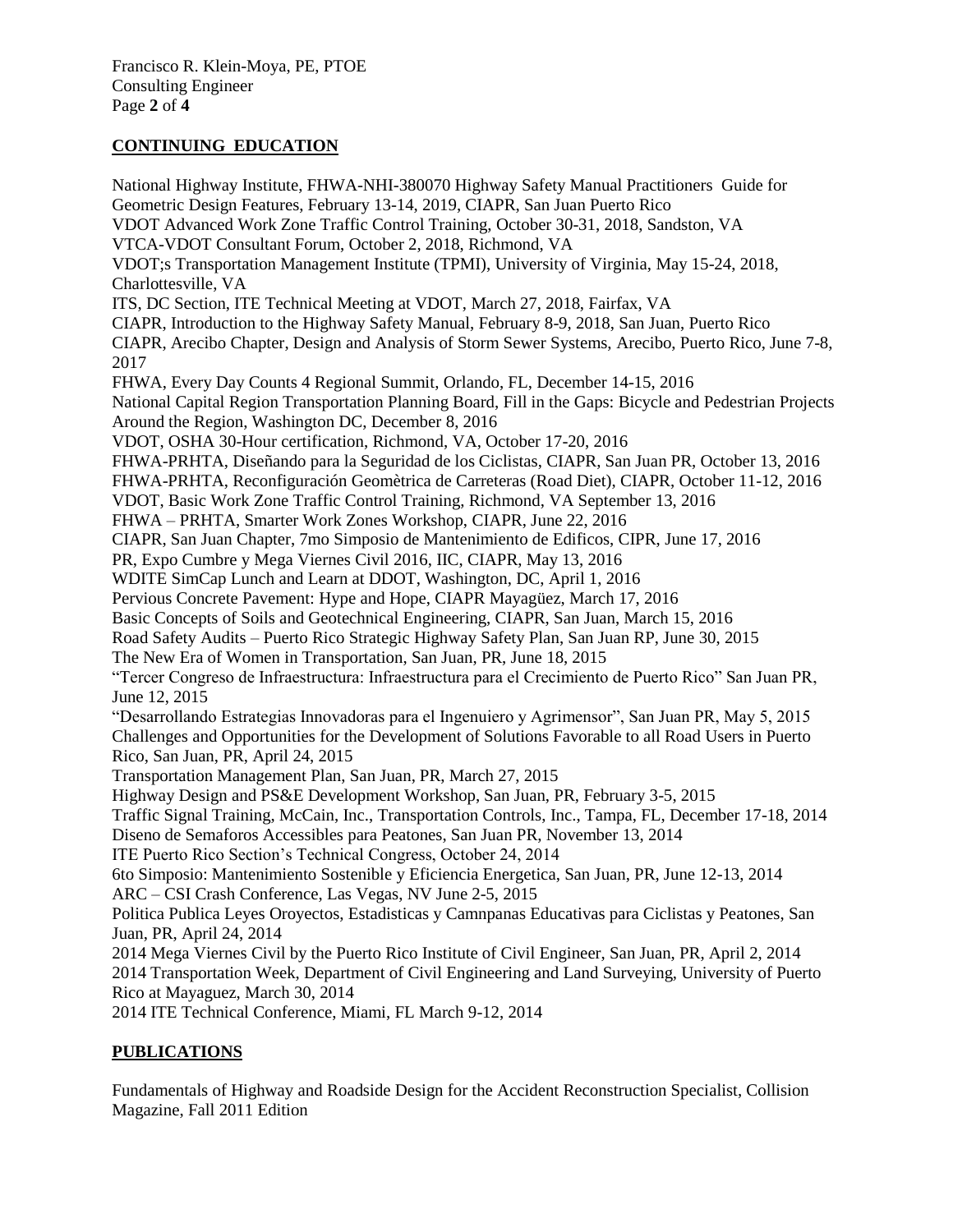## **PRESENTATIONS**

Integrating GIS into Transportation Safety for Disaster Relief Projects, Mega Viernes Civil, Puerto Rico Institute of Civil Engineers, Puerto Rico, April 5, 2019 The Modern Roundabout, Polytechnic University of Puerto Rico, San Juan, PR, January 14, 2016 Fundamentals of Roadside Design, San Juan PR, June 6, 2015 Challenges and Opportunities for the Development of Solutions Favorable to All Road Users in Puerto Rico, San Juan, PR April 24, 2015 Transportation Management Plan, San Juan PR, March 27, 2015 Safety in Design, Design for Safety, Department of Civil Engineering and Land Surveying, University of Puerto Rico at Mayaguez, 2014 Mayaguez Bypass Cycle Route, 2014 ITE Technical Conference, Miami FL, 2014 Traffic Signal Systems Design, Part II Traffic Impact Analyses for Site Development, Civil Engineering Class at the University of Puerto Rico at Mayaguez, 2012 Fundamentals of Highway and Roadside Design for Accident Reconstruction, ARC CSI Conference, Las Vegas, NV, 2012 Modern Roundabout Design, 2012 Traffic Calming, Street Safety, Livability and Other Public Purposes, for the Institute of Civil Engineers, Puerto Rico, 2011

Maintenance of Pavements, 4<sup>th</sup> Symposium of Building Maintenance, 2011

## **PROJECT EXPERIENCE**

Plaza District Traffic Improvements, Klein Engineering, PSC is working as consultants to Banco Popular de Puerto Rico, in collaboration with Perkins-Eastman, for the traffic analysis for the improvements to the Hato Rey Central Business District

Landslide Repairs and Recommendations, Klein Engineering, PSC is working as consultants to PRHTA for the repairs of landslides caused by Hurricane Maria to roads located in multiple municipalities across Puerto Rico

Hurricane Maria Efforts for Signage and Guardrails, Klein Engineering, PSC is working as consultants to PRHTA for the inventory and design of damages caused by Hurricane Maria to signs and guardrails in the various municipalities of Puerto Rico

Water channels cleanup for USDA – NRCS, Klein Engineering, PSC is working for the Natural Resources Conservation Service with the removal of sediment and vegetative debris in waterways located in several municipalities of Puerto Rico

Transform 66, I-66 Out of the Beltway (OTB), Virginia. Analyst for various temporary modifications as part of the proposed improvements to the I-66 OTB corridor, using micro and macrosimulation models (Vissim and Sunchro/Sim Traffic)

Renovations to the Fajardo U.S. Custom House, in the Municipality of Fajardo, Puerto Rico. Project Manager for the design renovations to the historic building owned by Customs and Border Protection. Pedestrian Improvements along Autopilot Drive at Dulles International Airport in Sterling, VA. Project manager and Engineer for the design of the improvement of two signalized intersections along Autopilot Drive. Worked with the design of the corresponding modifications to the existing traffic signals and in preparing erosion and sediment control plans that comply with guidelines and regulations presented by MWWA.

Replacement of Bridge No. 1142, located on State Road PR-418, in the Municipality of Aguada. Klein Engineering, PSC is the design consultant to PRHTA, which includes geometric and structural design, traffic, safety, environmental and cultural resources analysis.